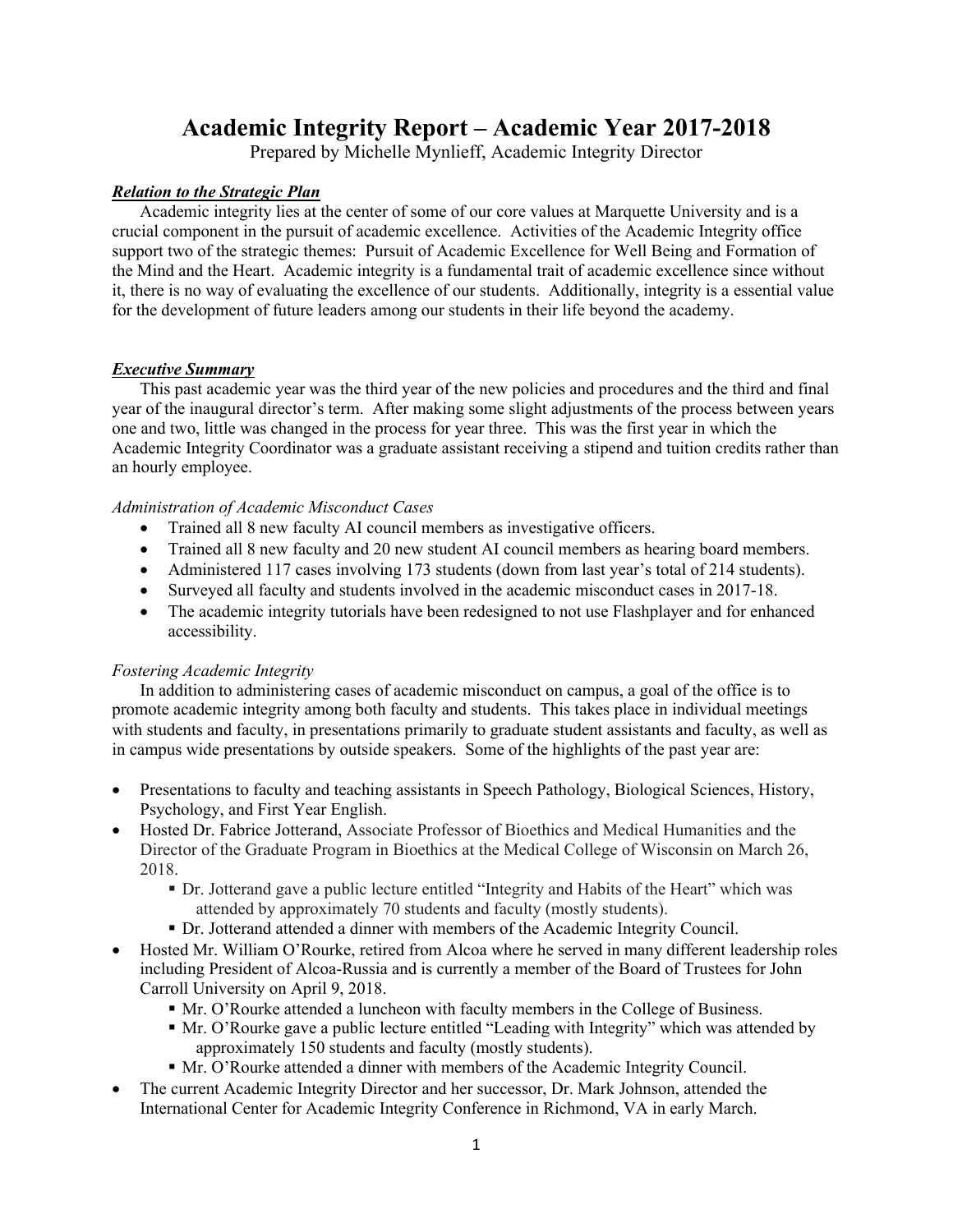*Academic misconduct cases*



There was a slight shift in type of violation with more incidences of cheating than plagiarism. The cases against 17.8% of the students were dismissed, 65.5% resulted in acceptance of responsibility and an expedited sanction, and 16.1% went to a full hearing, which is nearly identical to last year. 89.6% of the students were first offenders, 8.0% were second offenders and two individuals had more than two offenses in the 2017-18 academic year. Analyzing the students by home college, the largest percent of offenders were in the largest undergraduate colleges: Arts and Sciences, Business Administration and Engineering. On average, reports were filed on 2.10% of the entire undergraduate student population (same as last year), however, the reports filed on business administration and engineering students were higher at 4.1%, and 2.4%, respectively. The remaining colleges were all under 2% reported students. Over 50% of all reported violations were from classes in Arts and Sciences, suggesting that students more frequently commit misconduct in core classes than in their major (figure 2).



Figure 2 – Percent of students for which reports were filed based on home college (yellow bar) or the college of the course in which the violation occurred (blue bar).

#### *Survey results*

A Qualtrics survey was developed to assess our process with both students and faculty in AY15. The same survey has been administered every semester to allow comparisons as we work on refining our procedure. The survey consists of many questions, but I will just highlight some key questions that were asked. The surveys were not identical between students and faculty but many of the questions were written in a way to allow a comparison of the student and faculty view point. One question asked was whether the student was treated fairly in the process. Of course, it is expected that some student would not feel that they were treated fairly but overall, between 76 and 88% of the students agreed or somewhat agreed with the statement that they were treated fairly whereas 98-100% of the faculty agreed or somewhat agreed with the statement that the student was treated fairly. With regards to the leniency or harshness of the sanctions, the results were somewhat surprising.